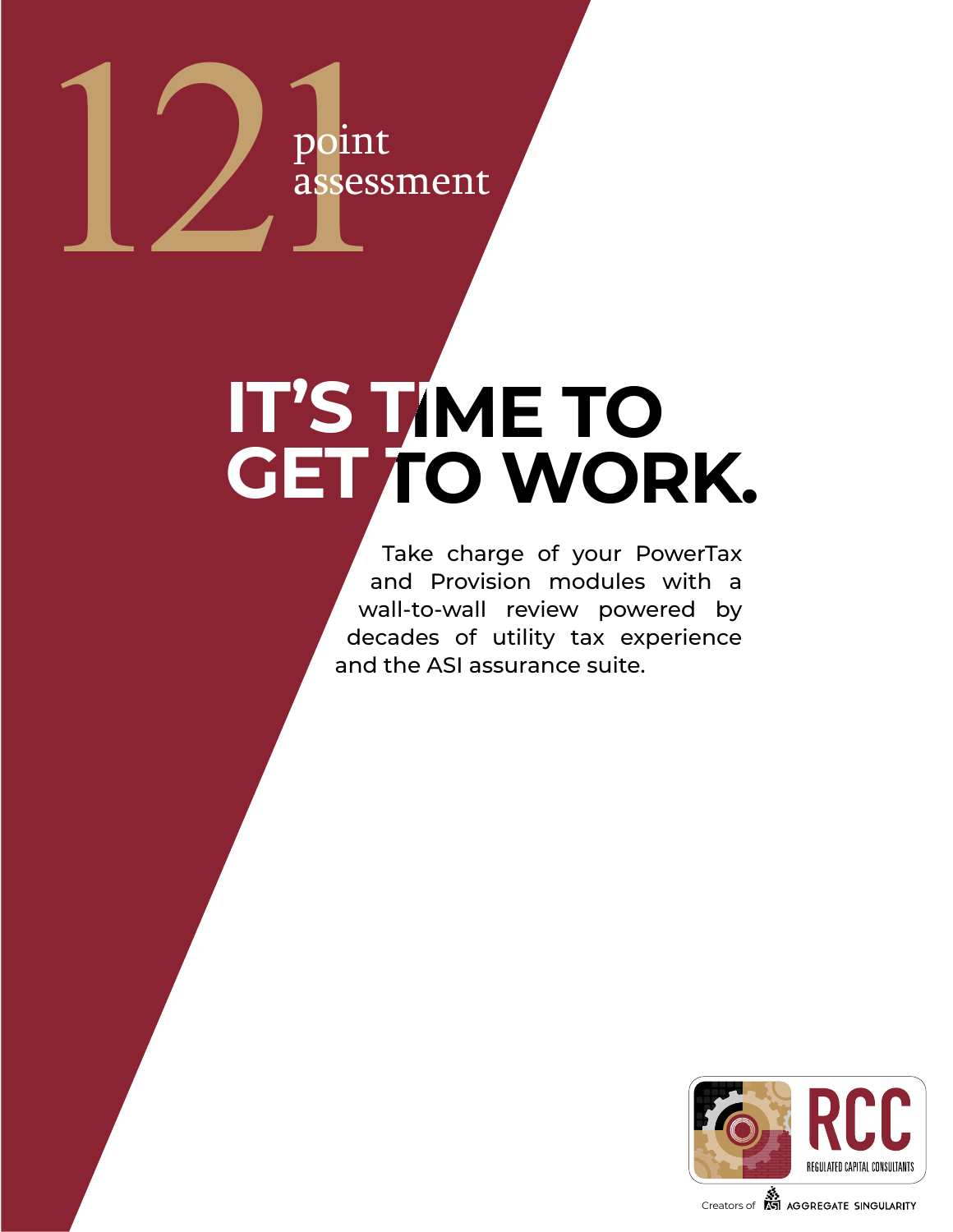# **START AT THE COR.**

**Cost of removal (COR)** is the cost of disposing of an asset upon sale or retirement at the end of its life for a regulated utility which is capital intensive, this cost is included as a component of book depreciation and recovered from its customers. The COR component of book depreciation is accrued and reverses as actual removal costs are incurred. For tax purposes, the cost of removal expense accrued through the book depreciation reserve is reversed and actual cost of removal incurred is a deduction in the year incurred. This typically creates a net deferred tax asset if the accrual exceeds the actual costs or a net deferred tax liability if the actual costs exceed the accrual. In circumstances where either component of COR is required to be flowed through to customers by utility Commissions, there is a regulatory asset or liability established. Conversely, **Salvage** is the amount received upon disposition or sale of an asset but also has impacts to customer rates and taxable income.

Not since the passage of the **Tax Cuts and Jobs Act (TCJA)**, which created large excess reserves for deferred income taxes for utilities, has the question of whether or not the Section 168 normalization rules apply to COR or Salvage been directly addressed by the Internal Revenue Service (IRS).

#### *IRS Guidance*

In **PLR 202141001** just released by the IRS on October 15, 2021, the IRS concluded that a taxpayer's net deferred tax asset (DTA) for the cumulative timing differences between accrued COR and incurred COR is not subject to the normalization rules of Section 168(i)(9). The IRS also ruled that any associated excess deferred tax amount is not subject to the normalization rules of TCJA Section 13001(d).

This aligns with the conclusion in **PLR 202033002**, issued on August 14, 2020, where the IRS concluded that the net DTL created by COR is not protected by the normalization rules.

#### **The IRS came to the opposite conclusion for Salvage...**

In PLR 202141001, the IRS concluded that Taxpayer's deferred tax liability (DTL) for cumulative timing differences between the recognition of accrued gross salvage value and the subsequent taxation of such salvage amounts upon disposition is subject to the normalization rules of Code Section 168(i)(9) and the associated excess deferred tax amount is subject to the normalization rules of TCJA Section 13001(d) regardless of whether the gross salvage value timing differences are partially or fully offset by gross COR timing differences.

In either ruling, the IRS did not provide guidance on the actual implementation, however the IRS made it clear that the COR component of book depreciation should not offset protected Method/Life timing differences. For many utilities who have traditionally not performed this bifurcation of the book depreciation component of COR in the spread of book depreciation against protected Method/Life differences, the challenges associated with carving out the COR DTA from the method/life DTL when calculating the reversal of excess deferred taxes under the average rate assumption method (ARAM) can be daunting. If not done, the company will continue to reverse its protected Method/Life excess deferred taxes under ARAM too rapidly and create a potential normalization violation.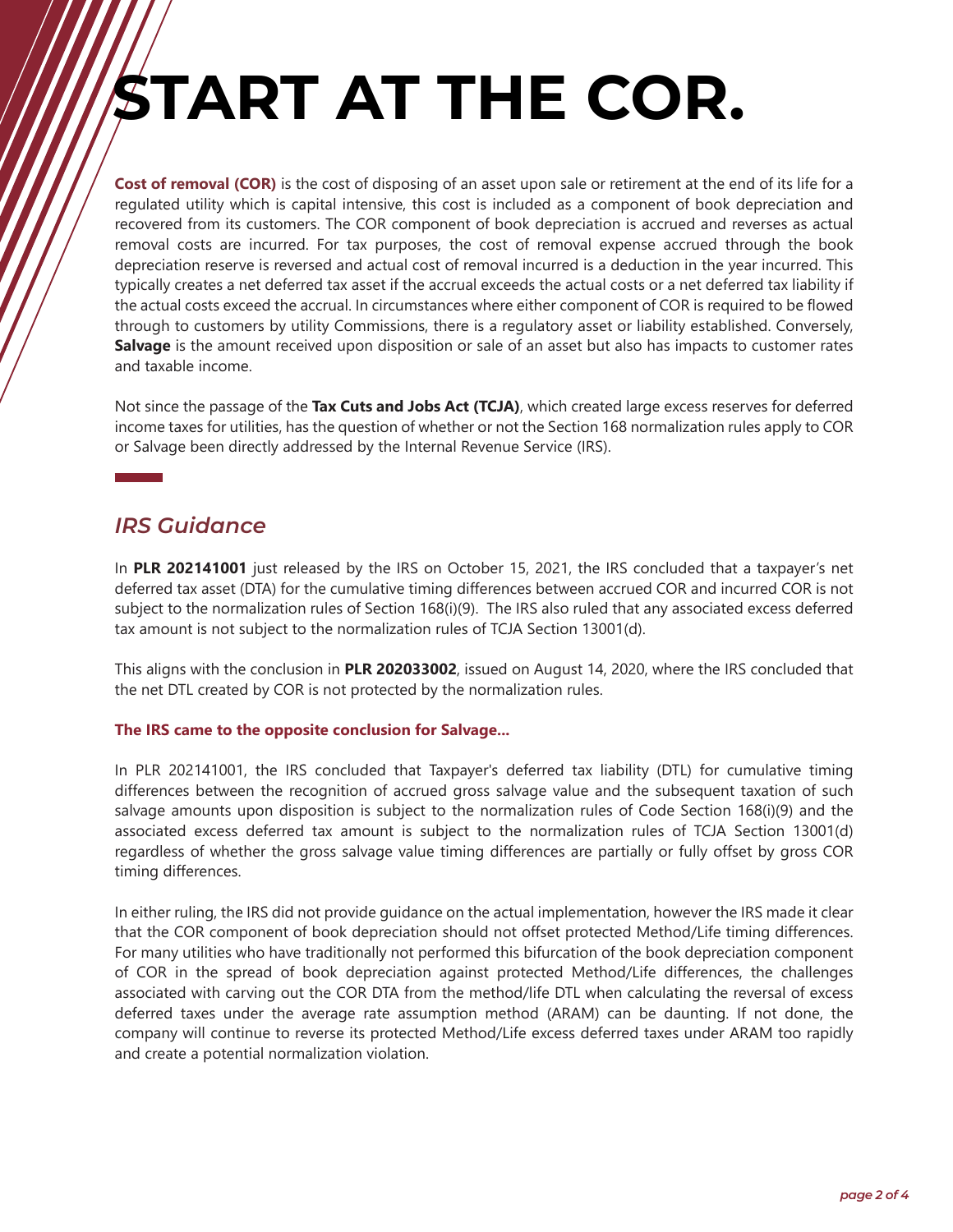#### **Within the context of PowerTax, these rulings support the justification of independent and distinct timing differences for both COR and Salvage:**

Cost of Removal can already be configured within PowerTax to be solely independent with the leveraging of the COR vintage and the Net Salvage Book Depreciation column within Load/Depr/COR Salvage. This process is currently used by many within the industry to track COR as a separate timing difference, providing with COR book accrual and reversing with incurred COR.

This approach however is not currently available for the Salvage timing difference. But since Salvage is a protected normalization item, the historical PowerTax configuration of integrated Salvage and Method/Life timing differences is acceptable. Technically, the Salvage book accrual is netted with the whole life book depreciation in PowerTax and allocated to both Method/Life and Basis Difference timing differences, thereby spreading some portion of the Salvage accrual to potential unprotected, non-normalized items. Currently the PowerPlant book depreciation configuration does allow for independent Salvage accrual rates; however, the accumulated Salvage reserve balance is not stored within the system. Additionally, as stated above the salvage depreciation expense cannot be separated from the whole life depreciation automatically in PowerTax. A manual process to mirror the automated COR configuration can be created such that the Salvage timing difference remains fully normalized and is not allocated to basis differences.

#### *The First Step*

RCC, with decades of tax functional and system expertise, has the knowledge and expertise to help you with these COR and Salvage challenges. Please reach out to hear more of our thoughts on these topics and on how we can help you become compliant. More broadly, our team can perform a rapid health check of your tax systems, data, and processes to help you take stock of your current state and map out a path to a more optimal future state that aligns with industry leading practices.

More information on the assessment can be found on the next page…